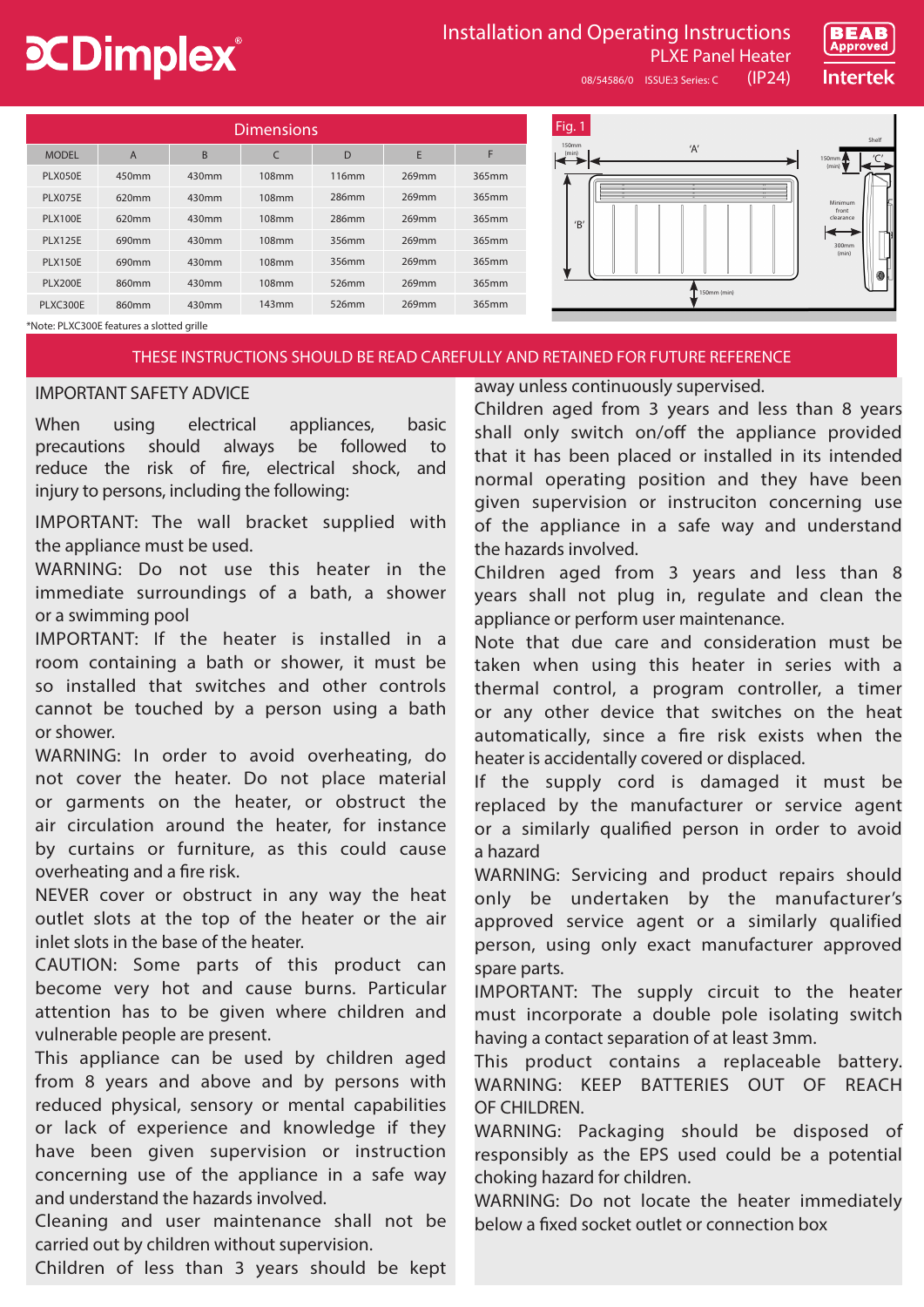

## This guide is for quick reference only

To view the full manual, please scan this QR code using your smarphone or visit the product page at www.dimplex.co.uk

| ------                                                                            |             |                |                                  |                     |                |                     |                     |          |  |
|-----------------------------------------------------------------------------------|-------------|----------------|----------------------------------|---------------------|----------------|---------------------|---------------------|----------|--|
| <b>Energy Related Product Directive</b>                                           |             |                |                                  |                     |                |                     |                     |          |  |
| Model Identifier(s):                                                              |             | <b>PLX050E</b> | <b>PLX075E</b><br><b>PLX100E</b> |                     | <b>PLX125E</b> | <b>PLX150E</b>      | <b>PLX200E</b>      | PLXC300E |  |
| <b>Heat Output</b>                                                                |             |                |                                  |                     |                |                     |                     |          |  |
| Nominal heat output                                                               | Pnom        | 0.50kW         | 0.75kW                           | 1.00 <sub>k</sub> W | 1.25kW         | 1.50 <sub>k</sub> W | 2.00 <sub>k</sub> W | 3.00kW   |  |
| Minimum heat output<br>(indicative)                                               | Pmin        | N.A            | N.A                              | N.A                 | N.A            | N.A                 | N.A                 | N.A      |  |
| Maximum heat output                                                               | Pmax,c      | 0.50kW         | 0.75kW                           | 1.00 <sub>k</sub> W | 1.25kW         | 1.50 <sub>k</sub> W | 2.00kW              | 3.00kW   |  |
| Auxiliary electricity consumption                                                 |             |                |                                  |                     |                |                     |                     |          |  |
| At nominal heat output                                                            | elmax       | 0.00           | 0.00                             | 0.00                | 0.00           | 0.00                | 0.00                | 0.00     |  |
| At minimum heat output                                                            | elmin       | 0.00           | 0.00                             | 0.00                | 0.00           | 0.00                | 0.00                | 0.00     |  |
| In standby mode                                                                   | elSB        | < 0.0005       | < 0.0005                         | < 0.0005            | < 0.0005       | < 0.0005            | < 0.0005            | < 0.0005 |  |
| Type of heat output / room temperature control                                    |             |                |                                  |                     |                |                     |                     |          |  |
| Electronic heat charge control with room<br>and / or outdoor temperature feedback | Yes         |                |                                  |                     |                |                     |                     |          |  |
| Other control options                                                             |             |                |                                  |                     |                |                     |                     |          |  |
| with<br>temperature<br>control,<br>Room<br>window detection                       | open<br>Yes |                |                                  |                     |                |                     |                     |          |  |
| With adaptive start control                                                       | Yes         |                |                                  |                     |                |                     |                     |          |  |

## General Information

The heater is designed for wall mounting using the wall bracket supplied. It should only be operated when in the upright position as shown - see Fig. 1. All models are splash proof to IP24. Before connecting the heater check that the supply voltage is the same as that stated on the heater.

## Wall Mounting

IMPORTANT The wall bracket supplied with the heater must be used and the heater must be installed in the correct orientation. The fixings should be used to secure the bracket to the particular wall on which the heater will be installed. The heater should be positioned observing the minimum clearances stated around the heater - see Fig. 1.



To mount the heater to the wall:

- 1. Remove wall mounting bracket from the back of the heater by depressing the spring latch at the side of each bracket see Fig. 2.
- 2. Fix the wall bracket securely to the wall through the four screw holes.
- 3. Present the heater to the wall bracket and engage bottom slots in the back with bracket hooks.
- 4. Press heater into locked position and ensure the clips on the top are engaged.
- 5. Remove protective film from the user interface.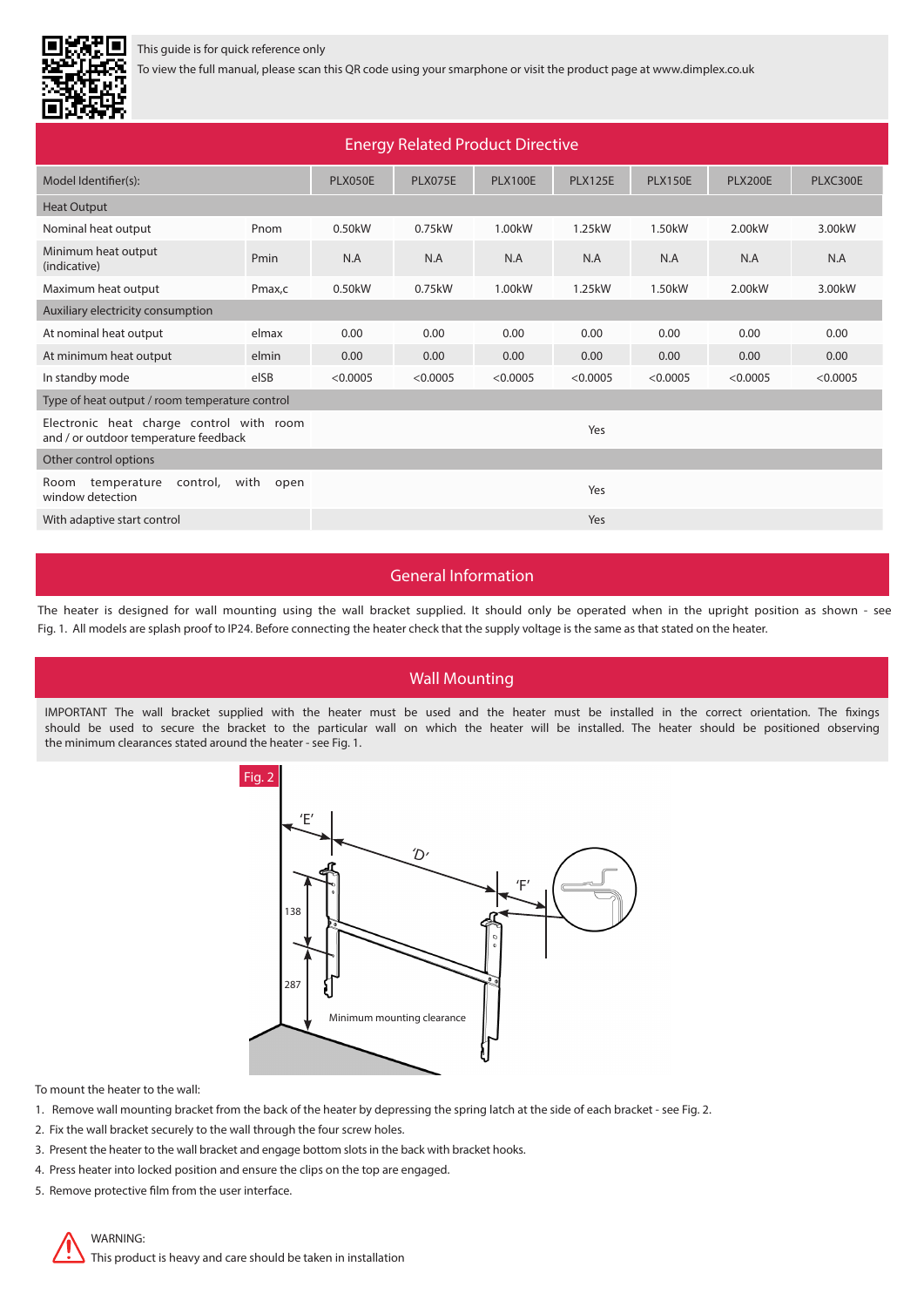## Quick Start Guide



IMPORTANT: Please register your product without delay. Simply scan this QR code using your smartphone, or go to https://www.dimplex.co.uk/register.

If you do not have access to the internet, please call us on 0344 879 3588

#### How does the heater control work?

The control allows you to choose when you want heat and at what temperature. When using a timer mode (see below), Heating ON will display on the home screen to tell you when the heater is maintaining the temperature displayed. Heating OFF will display when the heater is outside of a timed heating period. When Manual, Eco or Frost modes are being used the heater will always maintain the temperature shown on the home scrren.

#### Set the Time

To set the date and time on the heater, press Menu, then press Enter with Time / Date highlighted. Press the up or down buttons until the correct value is shown, then press Enter to confirm and move on to the next value. Repeat until all details are correct, and Set displays, then press Back. The time is automatically adjusted in spring and autumn between Greenwich Mean Time (GMT) and British Summer Time (BST).

#### Set the Temperature

The temperature shown on the display is the room temperature set point (target room temperature). This is the temperature that the heater will maintain during the heating periods. If the room temperature is above this temperature then the heater will not operate. The heater leaves the factory with this temperature set at 21°C which represents a typical, comfortable room temperature. If you require a different room temperature then press either up or down until the display shows the temperature you require.

#### Timer Modes

Timer Modes offer the most efficient mode of operation for a predictable heat demand. Each timer is broken down into 4 definable 'Heating On' time periods and temperatures per day, for each day of the week. Each day consists of a 24-Hour period, starting and finishing at midnight. 'Heating On' periods are times when the heater is trying to achieve and maintain the target room temperature. To choose a timer mode, press Menu from the home screen. Use the arrow keys to highlight 'Modes', then press Enter to select. 'Timer Mode' should be highlighted, press Enter to select. A list of Timer Modes will be shown. Their default settings are shown in the table below.

|              | Period 1                                                                         |    | Period 2        |    | Period 3        |    | Period 4        |    |
|--------------|----------------------------------------------------------------------------------|----|-----------------|----|-----------------|----|-----------------|----|
| User Timer   | $06:30 - 09:30$                                                                  | 21 | $11:00 - 13:00$ | 21 | $15:00 - 17:00$ | 21 | $18:00 - 22:00$ | 21 |
| Home All Day | $08:00 - 21:00$                                                                  | 21 |                 |    |                 |    |                 |    |
| Out All Day  | $07:00 - 08:30$                                                                  | 21 | $17:30 - 22:00$ | 21 |                 |    |                 |    |
| Away Mode    | Away Mode does not operate in the same way as the other Timers. See 'Away Mode'. |    |                 |    |                 |    |                 |    |

#### Away Mode

Away Mode temporarily overrides the active mode before returning the Heater back to the previously active mode. This is handy if you are temporarily away at the shops or on holiday and want your heating to resume as normal operation automatically when you return. While active, Away Mode can maintain a minimum room temperature. By default, this is set to 7 °C (frost protection temperature). This can be modified when Away mode is activated.

#### Child Lock

If you need to lock the controls so that the settings cannot be changed then activate the Child Lock. To lock the controls press and hold both the Back button and Enter for three seconds. Child Lock will appear at the bottom of the screen. To unlock the control repeat the action by pressing both the Back button and Enter for three seconds.

#### Advance

The Advance button is only used when a Timer Mode is active and allows the timer schedule to be changed temporarily. This button allows a Heating ON period to begin or end early. This is useful if you are at home when you had not planned to be, or need to leave when you had planned to have the heating on.

If the heater displays Heating OFF and heat is required, press the Advance button. If the heater is in Heating ON and heat is not required, press the Advance button and the heater will stop heating until the beginning of the next Heating ON period.

## **Dimplex** Control

#### This product is Dimplex Control capable \* \*\*.

Control and monitor your heating and hot water with Dimplex Control. Group heaters into zones to easily control and track their energy usage. Any time. Anywhere

Search for Dimplex Control on your device's app store.



\*Requires additional hardware. Sold seperately. Visit Dimplex.co.uk for more information.

\*\*A Dimplex Hub and RFM are required for this product to connect to Dimplex Control.